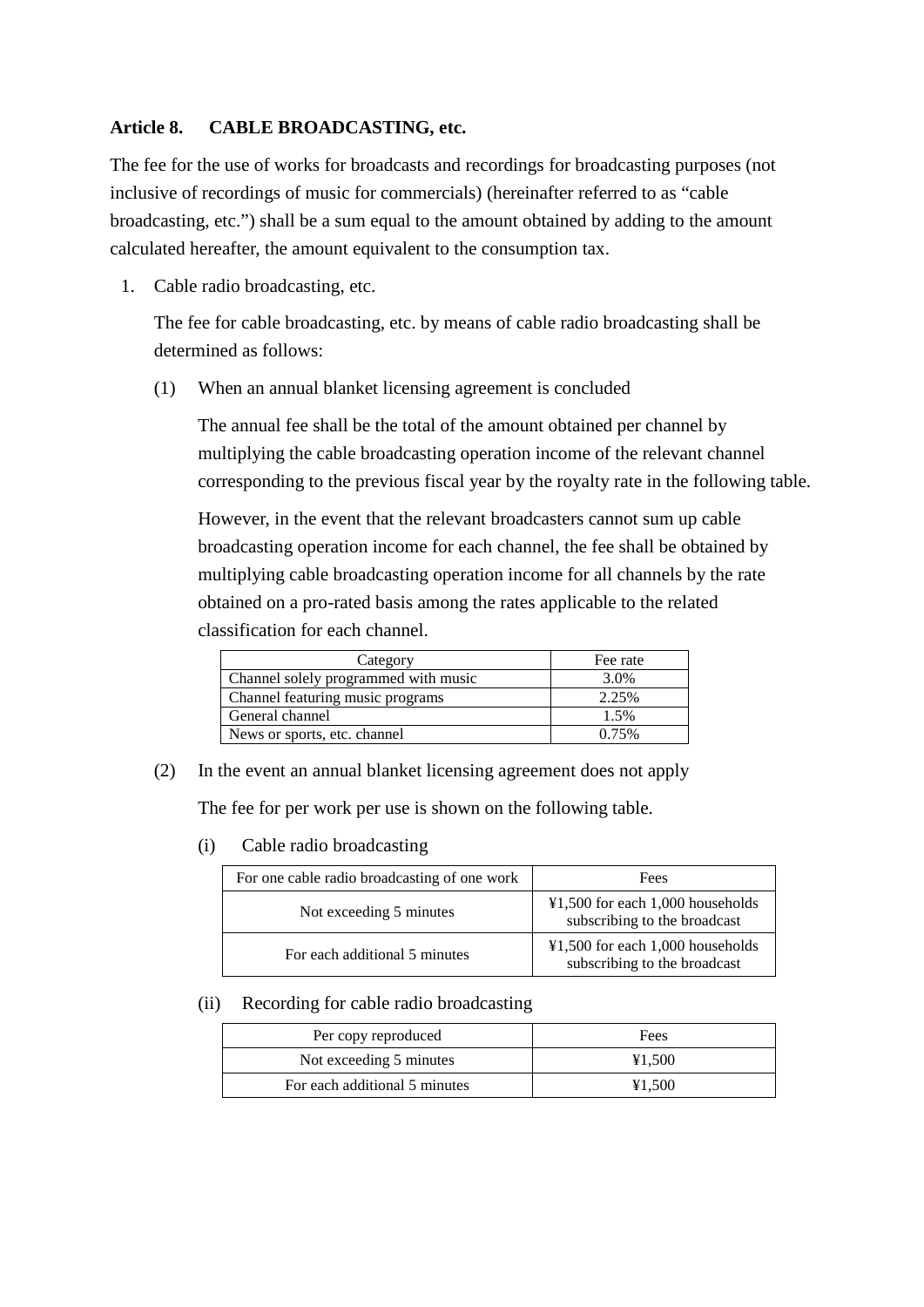2. Cable Television (CATV) broadcasting, etc.

The following is the fee for the use of works for cable broadcasting, etc.

- (1) When an annual blanket licensing agreement is concluded
	- (i) When there is cable broadcasting operation income, the annual fee shall be obtained by multiplying the cable broadcasting operation income in the previous fiscal year by 1/100. However, in the event of the calculated sum not exceeding the amount in table (ii), then the fee in table (ii) shall be applied.
	- (ii) The annual fees for the use of works when there are no cable broadcasting operation income are as follows.

| Category                    | Fees                                                                                                  |
|-----------------------------|-------------------------------------------------------------------------------------------------------|
| Not exceeding 1,000         | ¥30,000                                                                                               |
| Not exceeding 3,000         | ¥50,000                                                                                               |
| Not exceeding 5,000         | ¥80,000                                                                                               |
| Not exceeding 10,000        | ¥100,000                                                                                              |
| Exceeding 10,000 households | The amount obtained by multiplying the<br>number of households subscribing to the<br>broadcast by ¥10 |

(2) In the event an annual blanket licensing agreement does not apply

The fee for per work per use is shown on the following table.

(i) Cable television broadcasting

| Playing time per work and per use in cable<br>television broadcasting | Fees                                                                                                            |
|-----------------------------------------------------------------------|-----------------------------------------------------------------------------------------------------------------|
|                                                                       | Not exceeding 5 minutes $\vert \Psi \vert$ ,000 for each 1,000 households<br>subscribing to the broadcast       |
|                                                                       | For each additional 5 minutes $\vert \Psi1,000 \vert$ for each 1,000 households<br>subscribing to the broadcast |

(ii) Recording for cable television broadcasting

| Per copy reproduced           | Fees   |
|-------------------------------|--------|
| Not exceeding 5 minutes       | ¥1,000 |
| For each additional 5 minutes |        |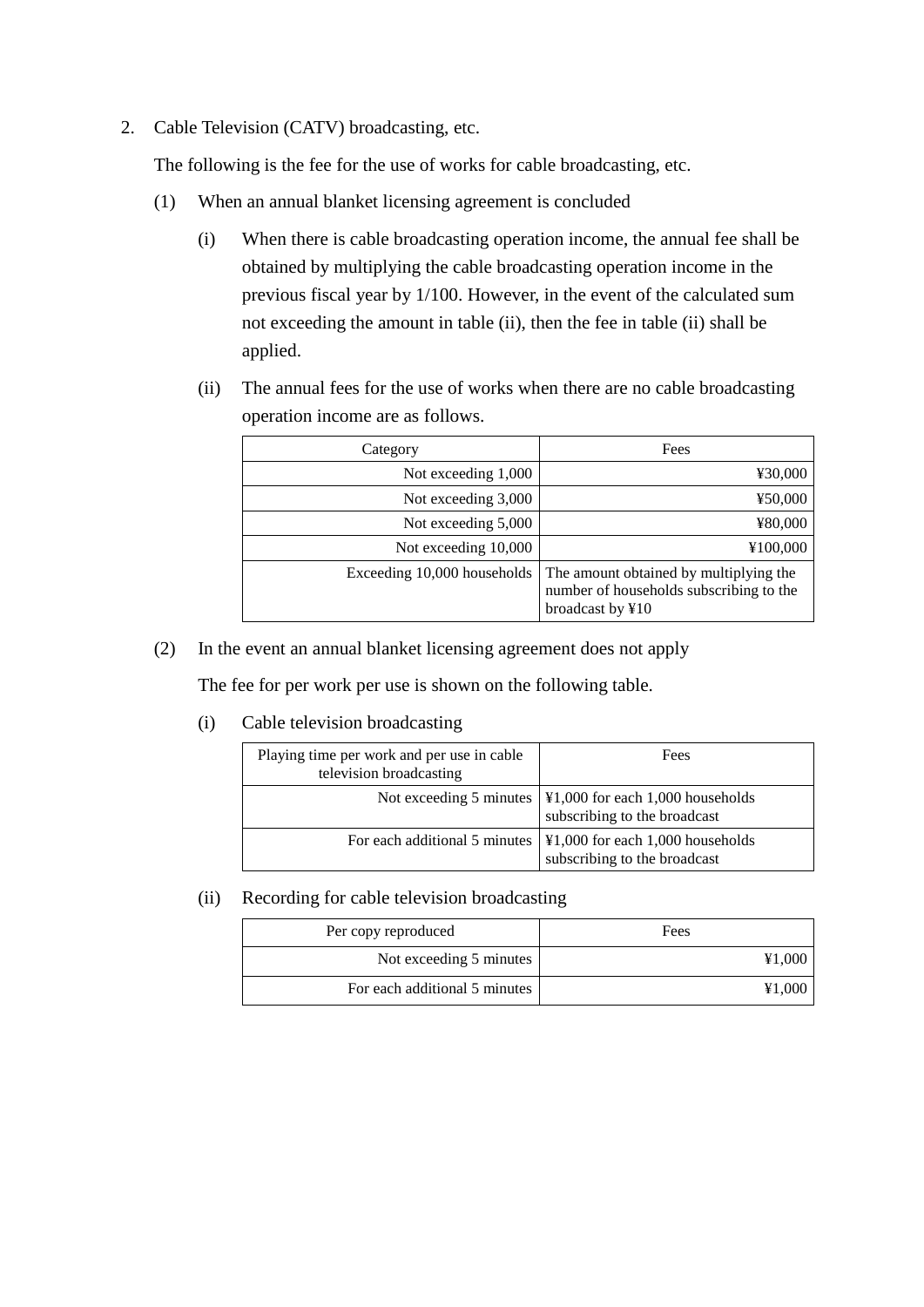## **Notes for cable broadcasting, etc.**

- (i) In case that an annual blanket licensing agreement is concluded, the fiscal year begins in April and ends in March of the next year.
- (ii) The number of the households subscribing to the broadcast is that subscribing at the end of March every year.
- (iii) The cable broadcasting operation income as provided for in 1 is the total amount of subscription income, income arising from commercial broadcasting, etc., income arising from commissioned broadcasts, program production income and income arising from sales of programs, not inclusive of the consumption tax, from which the following items are deducted:
	- Advertising agency commission
	- Expenditure directly needed to collect subscription income

The cable broadcasting operation income as provided for in 2 is the total amount of subscription income, income arising from commercial broadcasting etc., income arising from commissioned broadcasts, program production income, not inclusive of the consumption tax, from which the following items are deducted:

- Advertising agency commission
- Expenditure directly needed to collect subscription income
- Amount payable to operators supplying programs for pay channels

- Amount payable to leasing operators when subscription includes amount for leasing home terminal

However, when the cable broadcasting operation income is not available, the amount corresponding to the operation income thereof may be determined within the scope of the total business income thereof with due regard to the circumstances of usage, etc.

- (iv) The fee for a CATV operator who has newly launched its business is determined within the scope of the provisions of  $2(1)(ii)$  with due regard to the circumstances of usage.
- (v) In the previous fiscal year where the usage fees are calculated upon, in the event of the period earning cable broadcasting operation income not exceeding one year, the annual fee shall be calculated by converting the cable broadcasting income into a yearly basis.
- (vi) When calculating the fees for cable radio broadcasting, etc., in the event the specific circumstances, such as where there is no cable broadcasting operation income, prevent the rates under this Article from being applicable, the fee shall be determined within the scope of provision of 1 upon negotiation with the user.
- (vii) When the CATV broadcaster or the cable radio broadcaster concluded a licensing agreement for cable broadcasting, etc., which calculates the fees by provision 2, the fees for cable radio broadcasting, etc. shall also be calculated by provision 2 for the time being.